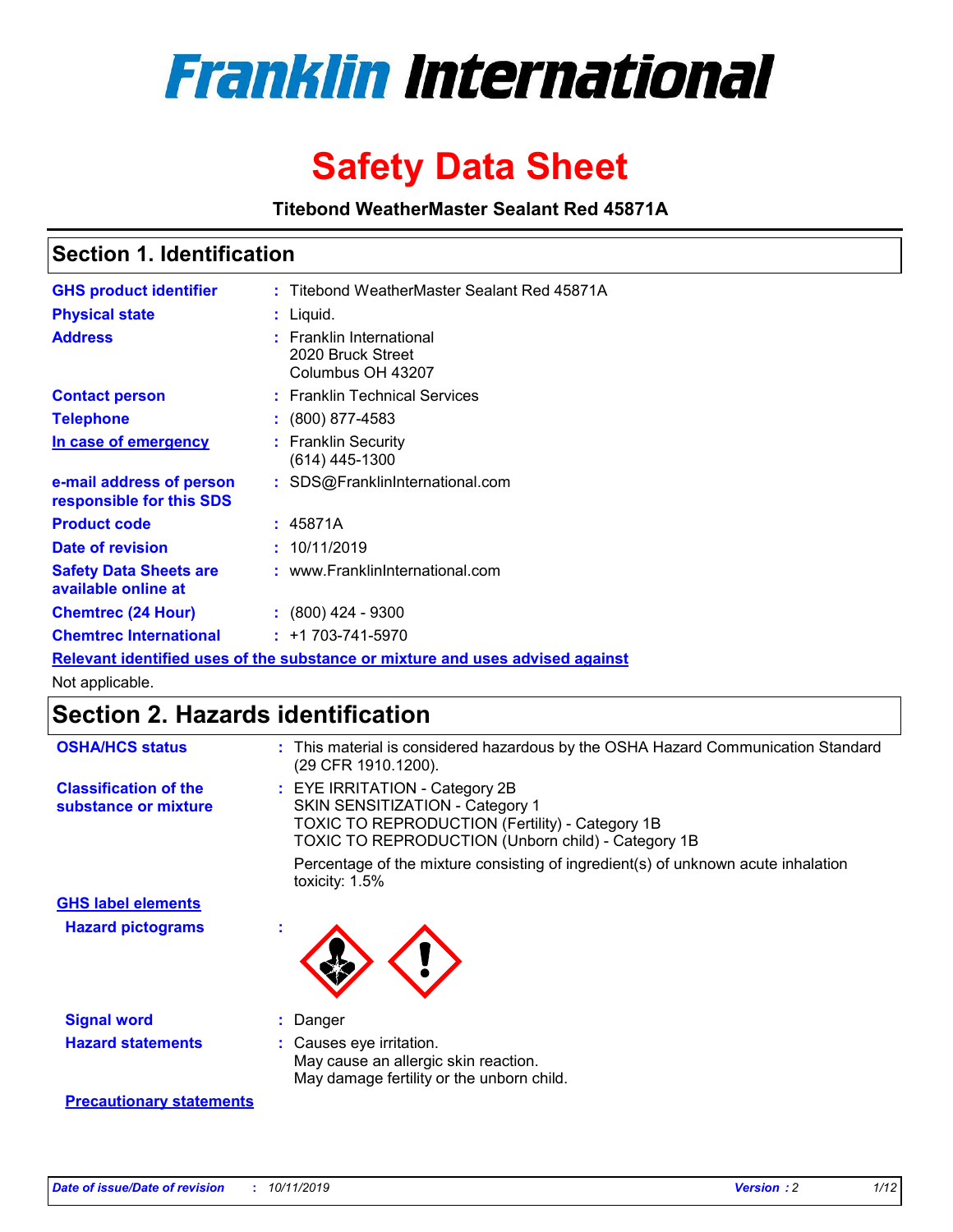### **Section 2. Hazards identification**

| <b>Prevention</b>                          | : Obtain special instructions before use. Do not handle until all safety precautions have<br>been read and understood. Wear protective gloves. Wear eye or face protection.<br>Wear protective clothing. Avoid breathing vapor. Wash hands thoroughly after handling.<br>Contaminated work clothing must not be allowed out of the workplace.                                                        |
|--------------------------------------------|------------------------------------------------------------------------------------------------------------------------------------------------------------------------------------------------------------------------------------------------------------------------------------------------------------------------------------------------------------------------------------------------------|
| <b>Response</b>                            | : IF exposed or concerned: Get medical attention. IF ON SKIN: Wash with plenty of<br>soap and water. Wash contaminated clothing before reuse. If skin irritation or rash<br>occurs: Get medical attention. IF IN EYES: Rinse cautiously with water for several<br>minutes. Remove contact lenses, if present and easy to do. Continue rinsing. If eye<br>irritation persists: Get medical attention. |
| <b>Storage</b>                             | : Store locked up.                                                                                                                                                                                                                                                                                                                                                                                   |
| <b>Disposal</b>                            | : Dispose of contents and container in accordance with all local, regional, national and<br>international regulations.                                                                                                                                                                                                                                                                               |
| <b>Hazards not otherwise</b><br>classified | : Product generates methanol during cure.                                                                                                                                                                                                                                                                                                                                                            |
|                                            |                                                                                                                                                                                                                                                                                                                                                                                                      |

## **Section 3. Composition/information on ingredients**

| <b>Substance/mixture</b><br>Mixture                  |                   |                     |
|------------------------------------------------------|-------------------|---------------------|
| <b>Ingredient name</b>                               | $\frac{9}{6}$     | <b>CAS number</b>   |
| 3-aminopropyltriethoxysilane<br>Dibutyltin dilaurate | l≤3<br>$\leq 0.3$ | 919-30-2<br>77-58-7 |

Any concentration shown as a range is to protect confidentiality or is due to batch variation.

**There are no additional ingredients present which, within the current knowledge of the supplier and in the concentrations applicable, are classified as hazardous to health or the environment and hence require reporting in this section.**

**Occupational exposure limits, if available, are listed in Section 8.**

### **Section 4. First aid measures**

| <b>Description of necessary first aid measures</b> |                                                                                                                                                                                                                                                                                                                                                                                                                                                                                                                                                                                                                                                                                                                                                                           |  |  |  |
|----------------------------------------------------|---------------------------------------------------------------------------------------------------------------------------------------------------------------------------------------------------------------------------------------------------------------------------------------------------------------------------------------------------------------------------------------------------------------------------------------------------------------------------------------------------------------------------------------------------------------------------------------------------------------------------------------------------------------------------------------------------------------------------------------------------------------------------|--|--|--|
| <b>Eye contact</b>                                 | : Immediately flush eyes with plenty of water, occasionally lifting the upper and lower<br>eyelids. Check for and remove any contact lenses. Continue to rinse for at least 10<br>minutes. If irritation persists, get medical attention.                                                                                                                                                                                                                                                                                                                                                                                                                                                                                                                                 |  |  |  |
| <b>Inhalation</b>                                  | : Remove victim to fresh air and keep at rest in a position comfortable for breathing. If<br>not breathing, if breathing is irregular or if respiratory arrest occurs, provide artificial<br>respiration or oxygen by trained personnel. It may be dangerous to the person providing<br>aid to give mouth-to-mouth resuscitation. Get medical attention. If unconscious, place<br>in recovery position and get medical attention immediately. Maintain an open airway.<br>Loosen tight clothing such as a collar, tie, belt or waistband. In case of inhalation of<br>decomposition products in a fire, symptoms may be delayed. The exposed person may<br>need to be kept under medical surveillance for 48 hours.                                                       |  |  |  |
| <b>Skin contact</b>                                | : Wash with plenty of soap and water. Remove contaminated clothing and shoes. Wash<br>contaminated clothing thoroughly with water before removing it, or wear gloves.<br>Continue to rinse for at least 10 minutes. Get medical attention. In the event of any<br>complaints or symptoms, avoid further exposure. Wash clothing before reuse. Clean<br>shoes thoroughly before reuse.                                                                                                                                                                                                                                                                                                                                                                                     |  |  |  |
| <b>Ingestion</b>                                   | : Wash out mouth with water. Remove dentures if any. Remove victim to fresh air and<br>keep at rest in a position comfortable for breathing. If material has been swallowed and<br>the exposed person is conscious, give small quantities of water to drink. Stop if the<br>exposed person feels sick as vomiting may be dangerous. Do not induce vomiting<br>unless directed to do so by medical personnel. If vomiting occurs, the head should be<br>kept low so that vomit does not enter the lungs. Get medical attention. Never give<br>anything by mouth to an unconscious person. If unconscious, place in recovery position<br>and get medical attention immediately. Maintain an open airway. Loosen tight clothing<br>such as a collar, tie, belt or waistband. |  |  |  |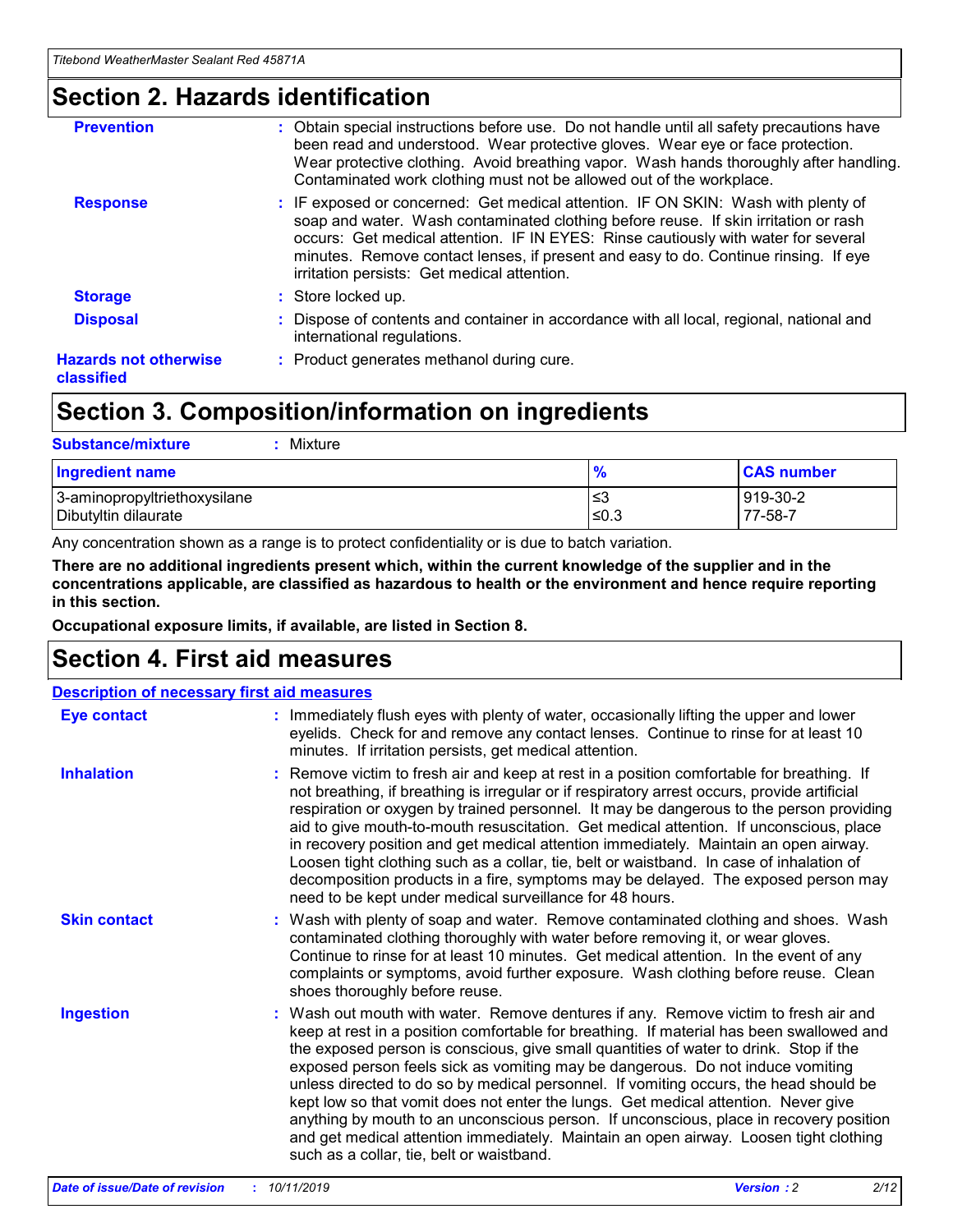## **Section 4. First aid measures**

| Most important symptoms/effects, acute and delayed |                                       |                                                                                                                                                                                                                                                                                                                                                                                                                 |  |  |  |
|----------------------------------------------------|---------------------------------------|-----------------------------------------------------------------------------------------------------------------------------------------------------------------------------------------------------------------------------------------------------------------------------------------------------------------------------------------------------------------------------------------------------------------|--|--|--|
|                                                    | <b>Potential acute health effects</b> |                                                                                                                                                                                                                                                                                                                                                                                                                 |  |  |  |
| <b>Eye contact</b>                                 |                                       | : May cause eye irritation.                                                                                                                                                                                                                                                                                                                                                                                     |  |  |  |
| <b>Inhalation</b>                                  |                                       | : No known significant effects or critical hazards.                                                                                                                                                                                                                                                                                                                                                             |  |  |  |
| <b>Skin contact</b>                                |                                       | : May cause skin irritation.                                                                                                                                                                                                                                                                                                                                                                                    |  |  |  |
| <b>Ingestion</b>                                   |                                       | : No known significant effects or critical hazards.                                                                                                                                                                                                                                                                                                                                                             |  |  |  |
| Over-exposure signs/symptoms                       |                                       |                                                                                                                                                                                                                                                                                                                                                                                                                 |  |  |  |
| <b>Eye contact</b>                                 |                                       | : Adverse symptoms may include the following:<br>irritation<br>watering<br>redness                                                                                                                                                                                                                                                                                                                              |  |  |  |
| <b>Inhalation</b>                                  |                                       | : Adverse symptoms may include the following:<br>reduced fetal weight<br>increase in fetal deaths<br>skeletal malformations                                                                                                                                                                                                                                                                                     |  |  |  |
| <b>Skin contact</b>                                |                                       | : Adverse symptoms may include the following:<br>irritation<br>redness<br>reduced fetal weight<br>increase in fetal deaths<br>skeletal malformations                                                                                                                                                                                                                                                            |  |  |  |
| <b>Ingestion</b>                                   |                                       | : Adverse symptoms may include the following:<br>reduced fetal weight<br>increase in fetal deaths<br>skeletal malformations                                                                                                                                                                                                                                                                                     |  |  |  |
|                                                    |                                       | <b>Indication of immediate medical attention and special treatment needed, if necessary</b>                                                                                                                                                                                                                                                                                                                     |  |  |  |
| <b>Notes to physician</b>                          |                                       | : In case of inhalation of decomposition products in a fire, symptoms may be delayed.<br>The exposed person may need to be kept under medical surveillance for 48 hours.                                                                                                                                                                                                                                        |  |  |  |
| <b>Specific treatments</b>                         |                                       | : No specific treatment.                                                                                                                                                                                                                                                                                                                                                                                        |  |  |  |
| <b>Protection of first-aiders</b>                  |                                       | : No action shall be taken involving any personal risk or without suitable training. If it is<br>suspected that fumes are still present, the rescuer should wear an appropriate mask or<br>self-contained breathing apparatus. It may be dangerous to the person providing aid to<br>give mouth-to-mouth resuscitation. Wash contaminated clothing thoroughly with water<br>before removing it, or wear gloves. |  |  |  |

**See toxicological information (Section 11)**

### **Section 5. Fire-fighting measures**

| <b>Extinguishing media</b>                             |                                                                                                                                                                                                     |
|--------------------------------------------------------|-----------------------------------------------------------------------------------------------------------------------------------------------------------------------------------------------------|
| <b>Suitable extinguishing</b><br>media                 | : Use an extinguishing agent suitable for the surrounding fire.                                                                                                                                     |
| <b>Unsuitable extinguishing</b><br>media               | $:$ None known.                                                                                                                                                                                     |
| <b>Specific hazards arising</b><br>from the chemical   | : In a fire or if heated, a pressure increase will occur and the container may burst.                                                                                                               |
| <b>Hazardous thermal</b><br>decomposition products     | : Decomposition products may include the following materials:<br>carbon dioxide<br>carbon monoxide<br>nitrogen oxides<br>metal oxide/oxides                                                         |
| <b>Special protective actions</b><br>for fire-fighters | : Promptly isolate the scene by removing all persons from the vicinity of the incident if<br>there is a fire. No action shall be taken involving any personal risk or without suitable<br>training. |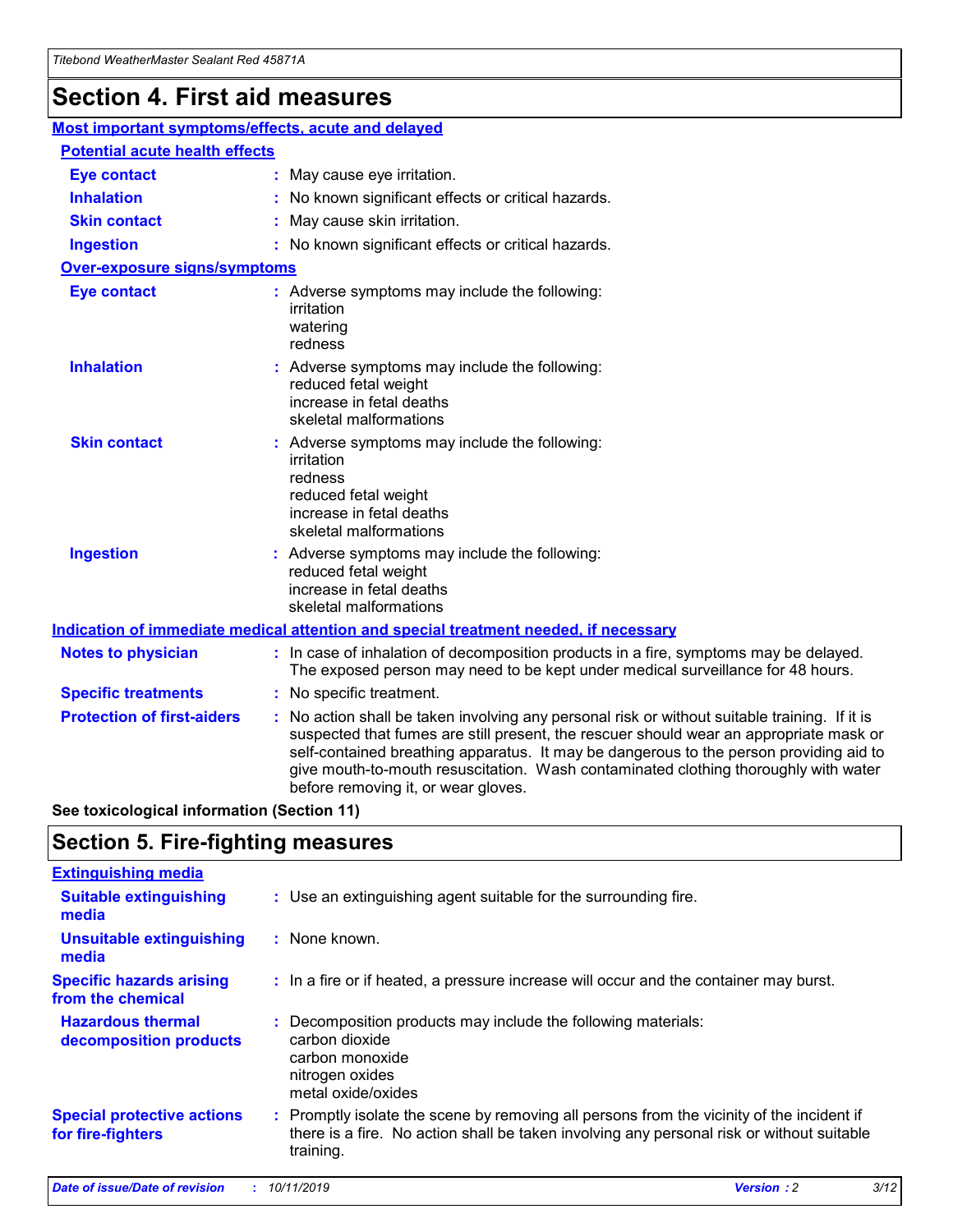### **Section 5. Fire-fighting measures**

**Special protective equipment for fire-fighters** Fire-fighters should wear appropriate protective equipment and self-contained breathing **:** apparatus (SCBA) with a full face-piece operated in positive pressure mode.

### **Section 6. Accidental release measures**

### **Personal precautions, protective equipment and emergency procedures**

| For non-emergency<br>personnel                               | : No action shall be taken involving any personal risk or without suitable training.<br>Evacuate surrounding areas. Keep unnecessary and unprotected personnel from<br>entering. Do not touch or walk through spilled material. Avoid breathing vapor or mist.<br>Provide adequate ventilation. Wear appropriate respirator when ventilation is<br>inadequate. Put on appropriate personal protective equipment.                                                                                                                                                                                                                                                                                             |
|--------------------------------------------------------------|--------------------------------------------------------------------------------------------------------------------------------------------------------------------------------------------------------------------------------------------------------------------------------------------------------------------------------------------------------------------------------------------------------------------------------------------------------------------------------------------------------------------------------------------------------------------------------------------------------------------------------------------------------------------------------------------------------------|
|                                                              | For emergency responders : If specialized clothing is required to deal with the spillage, take note of any information in<br>Section 8 on suitable and unsuitable materials. See also the information in "For non-<br>emergency personnel".                                                                                                                                                                                                                                                                                                                                                                                                                                                                  |
| <b>Environmental precautions</b>                             | : Avoid dispersal of spilled material and runoff and contact with soil, waterways, drains<br>and sewers. Inform the relevant authorities if the product has caused environmental<br>pollution (sewers, waterways, soil or air).                                                                                                                                                                                                                                                                                                                                                                                                                                                                              |
| <b>Methods and materials for containment and cleaning up</b> |                                                                                                                                                                                                                                                                                                                                                                                                                                                                                                                                                                                                                                                                                                              |
| <b>Small spill</b>                                           | : Stop leak if without risk. Move containers from spill area. Dilute with water and mop up<br>if water-soluble. Alternatively, or if water-insoluble, absorb with an inert dry material and<br>place in an appropriate waste disposal container. Dispose of via a licensed waste<br>disposal contractor.                                                                                                                                                                                                                                                                                                                                                                                                     |
| <b>Large spill</b>                                           | : Stop leak if without risk. Move containers from spill area. Approach release from<br>upwind. Prevent entry into sewers, water courses, basements or confined areas. Wash<br>spillages into an effluent treatment plant or proceed as follows. Contain and collect<br>spillage with non-combustible, absorbent material e.g. sand, earth, vermiculite or<br>diatomaceous earth and place in container for disposal according to local regulations<br>(see Section 13). Dispose of via a licensed waste disposal contractor. Contaminated<br>absorbent material may pose the same hazard as the spilled product. Note: see<br>Section 1 for emergency contact information and Section 13 for waste disposal. |

## **Section 7. Handling and storage**

| <b>Precautions for safe handling</b>                                             |                                                                                                                                                                                                                                                                                                                                                                                                                                                                                                                                                                                                                                                                                                                                                                                                                                                  |
|----------------------------------------------------------------------------------|--------------------------------------------------------------------------------------------------------------------------------------------------------------------------------------------------------------------------------------------------------------------------------------------------------------------------------------------------------------------------------------------------------------------------------------------------------------------------------------------------------------------------------------------------------------------------------------------------------------------------------------------------------------------------------------------------------------------------------------------------------------------------------------------------------------------------------------------------|
| <b>Protective measures</b>                                                       | : Put on appropriate personal protective equipment (see Section 8). Persons with a<br>history of skin sensitization problems should not be employed in any process in which<br>this product is used. Avoid exposure - obtain special instructions before use. Avoid<br>exposure during pregnancy. Do not handle until all safety precautions have been read<br>and understood. Do not get in eyes or on skin or clothing. Do not ingest. Avoid<br>breathing vapor or mist. If during normal use the material presents a respiratory hazard,<br>use only with adequate ventilation or wear appropriate respirator. Keep in the original<br>container or an approved alternative made from a compatible material, kept tightly<br>closed when not in use. Empty containers retain product residue and can be hazardous.<br>Do not reuse container. |
| <b>Advice on general</b><br>occupational hygiene                                 | : Eating, drinking and smoking should be prohibited in areas where this material is<br>handled, stored and processed. Workers should wash hands and face before eating,<br>drinking and smoking. Remove contaminated clothing and protective equipment before<br>entering eating areas. See also Section 8 for additional information on hygiene<br>measures.                                                                                                                                                                                                                                                                                                                                                                                                                                                                                    |
| <b>Conditions for safe storage,</b><br>including any<br><b>incompatibilities</b> | : Store between the following temperatures: 0 to 120 $\degree$ C (32 to 248 $\degree$ F). Store in<br>accordance with local regulations. Store in original container protected from direct<br>sunlight in a dry, cool and well-ventilated area, away from incompatible materials (see<br>Section 10) and food and drink. Store locked up. Keep container tightly closed and<br>sealed until ready for use. Containers that have been opened must be carefully<br>resealed and kept upright to prevent leakage. Do not store in unlabeled containers.<br>Use appropriate containment to avoid environmental contamination. See Section 10 for<br>incompatible materials before handling or use.                                                                                                                                                   |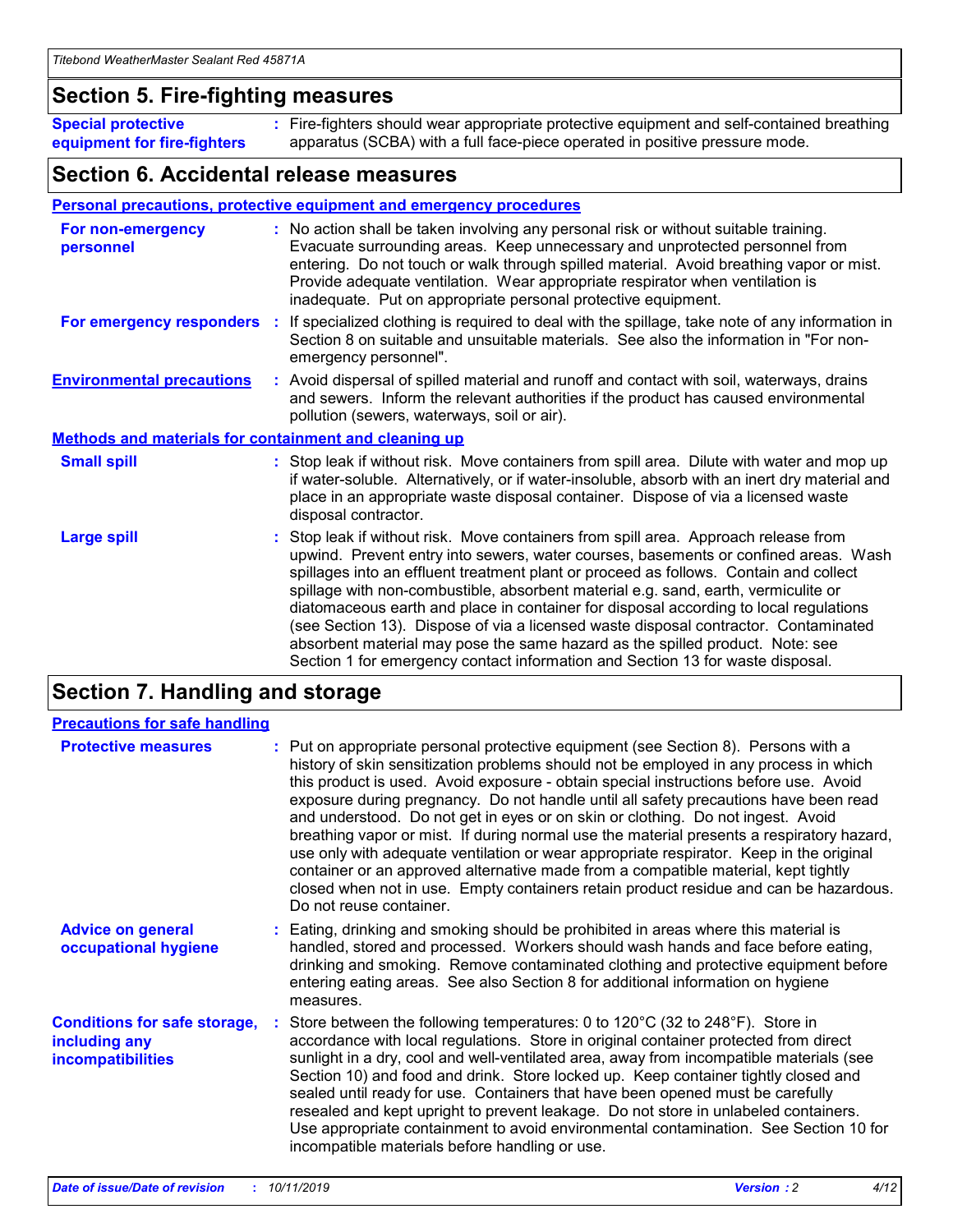## **Section 8. Exposure controls/personal protection**

### **Control parameters**

### **Occupational exposure limits**

| <b>Ingredient name</b>                               |    |                                          | <b>Exposure limits</b>                                                                                                                                                                                                                                                                                                                                                                                                                                                                                                                                                                                                 |
|------------------------------------------------------|----|------------------------------------------|------------------------------------------------------------------------------------------------------------------------------------------------------------------------------------------------------------------------------------------------------------------------------------------------------------------------------------------------------------------------------------------------------------------------------------------------------------------------------------------------------------------------------------------------------------------------------------------------------------------------|
| 3-aminopropyltriethoxysilane<br>Dibutyltin dilaurate |    |                                          | None.<br>ACGIH TLV (United States, 3/2019). Absorbed through skin.<br>Notes: as Sn<br>TWA: 0.1 mg/m <sup>3</sup> , (as Sn) 8 hours.<br>STEL: 0.2 mg/m <sup>3</sup> , (as Sn) 15 minutes.<br>NIOSH REL (United States, 10/2016). Absorbed through skin.<br>Notes: as Sn<br>TWA: 0.1 mg/m <sup>3</sup> , (as Sn) 10 hours.<br>OSHA PEL (United States, 5/2018). Notes: as Sn<br>TWA: $0.1 \text{ mg/m}^3$ , (as Sn) 8 hours.<br>OSHA PEL 1989 (United States, 3/1989). Absorbed through skin.<br>Notes: measured as Sn<br>TWA: 0.1 mg/m <sup>3</sup> , (measured as Sn) 8 hours. Form: Organic                           |
| <b>Appropriate engineering</b><br>controls           |    |                                          | : If user operations generate dust, fumes, gas, vapor or mist, use process enclosures,<br>local exhaust ventilation or other engineering controls to keep worker exposure to<br>airborne contaminants below any recommended or statutory limits.                                                                                                                                                                                                                                                                                                                                                                       |
| <b>Environmental exposure</b><br><b>controls</b>     |    |                                          | Emissions from ventilation or work process equipment should be checked to ensure<br>they comply with the requirements of environmental protection legislation. In some<br>cases, fume scrubbers, filters or engineering modifications to the process equipment<br>will be necessary to reduce emissions to acceptable levels.                                                                                                                                                                                                                                                                                          |
| <b>Individual protection measures</b>                |    |                                          |                                                                                                                                                                                                                                                                                                                                                                                                                                                                                                                                                                                                                        |
| <b>Hygiene measures</b>                              |    |                                          | : Wash hands, forearms and face thoroughly after handling chemical products, before<br>eating, smoking and using the lavatory and at the end of the working period.<br>Appropriate techniques should be used to remove potentially contaminated clothing.<br>Contaminated work clothing should not be allowed out of the workplace. Wash<br>contaminated clothing before reusing. Ensure that eyewash stations and safety<br>showers are close to the workstation location.                                                                                                                                            |
| <b>Eye/face protection</b>                           |    |                                          | : Safety eyewear complying with an approved standard should be used when a risk<br>assessment indicates this is necessary to avoid exposure to liquid splashes, mists,<br>gases or dusts. If contact is possible, the following protection should be worn, unless<br>the assessment indicates a higher degree of protection: chemical splash goggles.                                                                                                                                                                                                                                                                  |
| <b>Skin protection</b>                               |    |                                          |                                                                                                                                                                                                                                                                                                                                                                                                                                                                                                                                                                                                                        |
| <b>Hand protection</b>                               |    |                                          | : Chemical-resistant, impervious gloves complying with an approved standard should be<br>worn at all times when handling chemical products if a risk assessment indicates this is<br>necessary. Considering the parameters specified by the glove manufacturer, check<br>during use that the gloves are still retaining their protective properties. It should be<br>noted that the time to breakthrough for any glove material may be different for different<br>glove manufacturers. In the case of mixtures, consisting of several substances, the<br>protection time of the gloves cannot be accurately estimated. |
| <b>Body protection</b>                               |    | handling this product.                   | Personal protective equipment for the body should be selected based on the task being<br>performed and the risks involved and should be approved by a specialist before                                                                                                                                                                                                                                                                                                                                                                                                                                                |
| <b>Other skin protection</b>                         |    | specialist before handling this product. | : Appropriate footwear and any additional skin protection measures should be selected<br>based on the task being performed and the risks involved and should be approved by a                                                                                                                                                                                                                                                                                                                                                                                                                                          |
| <b>Respiratory protection</b>                        | ÷. | aspects of use.                          | Based on the hazard and potential for exposure, select a respirator that meets the<br>appropriate standard or certification. Respirators must be used according to a<br>respiratory protection program to ensure proper fitting, training, and other important                                                                                                                                                                                                                                                                                                                                                         |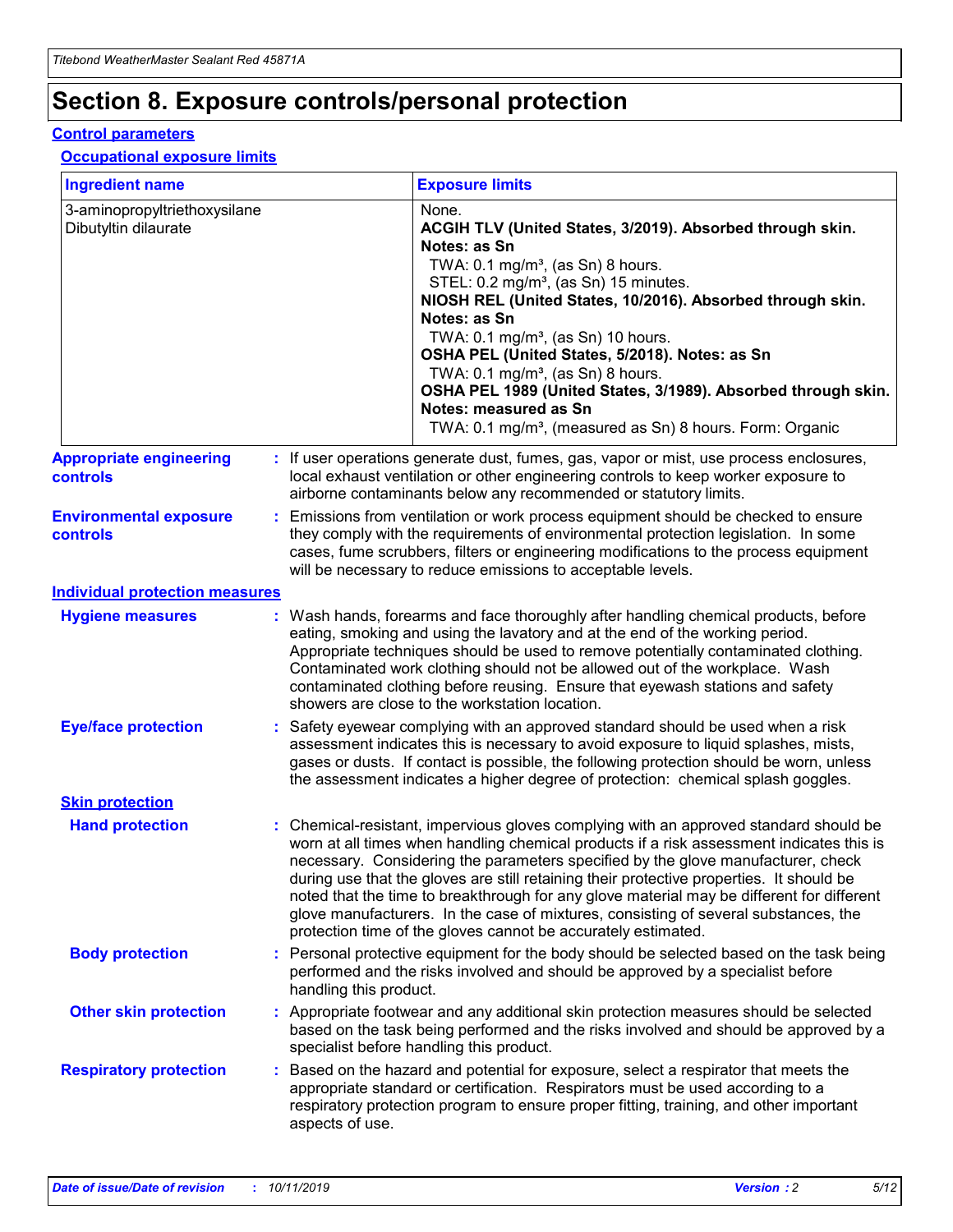### **Section 9. Physical and chemical properties**

### **Appearance**

| <b>Physical state</b>                             | : Liquid. [Paste.]                                              |
|---------------------------------------------------|-----------------------------------------------------------------|
| Color                                             | $:$ Red.                                                        |
| Odor                                              | : None [Slight]                                                 |
| <b>Odor threshold</b>                             | : Not available.                                                |
| рH                                                | : Not applicable.                                               |
| <b>Melting point</b>                              | : Not available.                                                |
| <b>Boiling point</b>                              | : >100°C (>212°F)                                               |
| <b>Flash point</b>                                | : Closed cup: $>200^{\circ}$ C ( $>392^{\circ}$ F) [Setaflash.] |
| <b>Evaporation rate</b>                           | $:$ <1 (butyl acetate = 1)                                      |
| <b>Flammability (solid, gas)</b>                  | : Not available.                                                |
| Lower and upper explosive<br>(flammable) limits   | : Not available.                                                |
| <b>VOC (less water, less</b><br>exempt solvents)  | : 0 g/l                                                         |
| <b>Volatility</b>                                 | $: 0\%$ (w/w)                                                   |
| <b>Vapor density</b>                              | : Not available.                                                |
| <b>Relative density</b>                           | : 1.4329                                                        |
| <b>Solubility</b>                                 | Insoluble in the following materials: cold water and hot water. |
| <b>Solubility in water</b>                        | : Not available.                                                |
| <b>Partition coefficient: n-</b><br>octanol/water | $:$ Not available.                                              |
| <b>Auto-ignition temperature</b>                  | : Not available.                                                |
| <b>Decomposition temperature</b>                  | : Not available.                                                |
|                                                   |                                                                 |

## **Section 10. Stability and reactivity**

| <b>Reactivity</b>                            |    | : No specific test data related to reactivity available for this product or its ingredients.            |
|----------------------------------------------|----|---------------------------------------------------------------------------------------------------------|
| <b>Chemical stability</b>                    |    | : The product is stable.                                                                                |
| <b>Possibility of hazardous</b><br>reactions |    | : Under normal conditions of storage and use, hazardous reactions will not occur.                       |
| <b>Conditions to avoid</b>                   |    | : No specific data.                                                                                     |
| <b>Incompatible materials</b>                | ٠. | No specific data.                                                                                       |
| <b>Hazardous decomposition</b><br>products   | ÷. | Under normal conditions of storage and use, hazardous decomposition products should<br>not be produced. |

## **Section 11. Toxicological information**

### **Information on toxicological effects**

### **Acute toxicity**

| <b>Product/ingredient name</b> | <b>Result</b>           | <b>Species</b> | <b>Dose</b>                | <b>Exposure</b> |
|--------------------------------|-------------------------|----------------|----------------------------|-----------------|
| 3-aminopropyltriethoxysilane   | <b>ILD50 Dermal</b>     | Rabbit         | 4.29 g/kg                  |                 |
| Dibutyltin dilaurate           | ILD50 Oral<br>LD50 Oral | Rat<br>Rat     | $1.57$ g/kg<br>175 $mg/kg$ |                 |
|                                |                         |                |                            |                 |

**Irritation/Corrosion**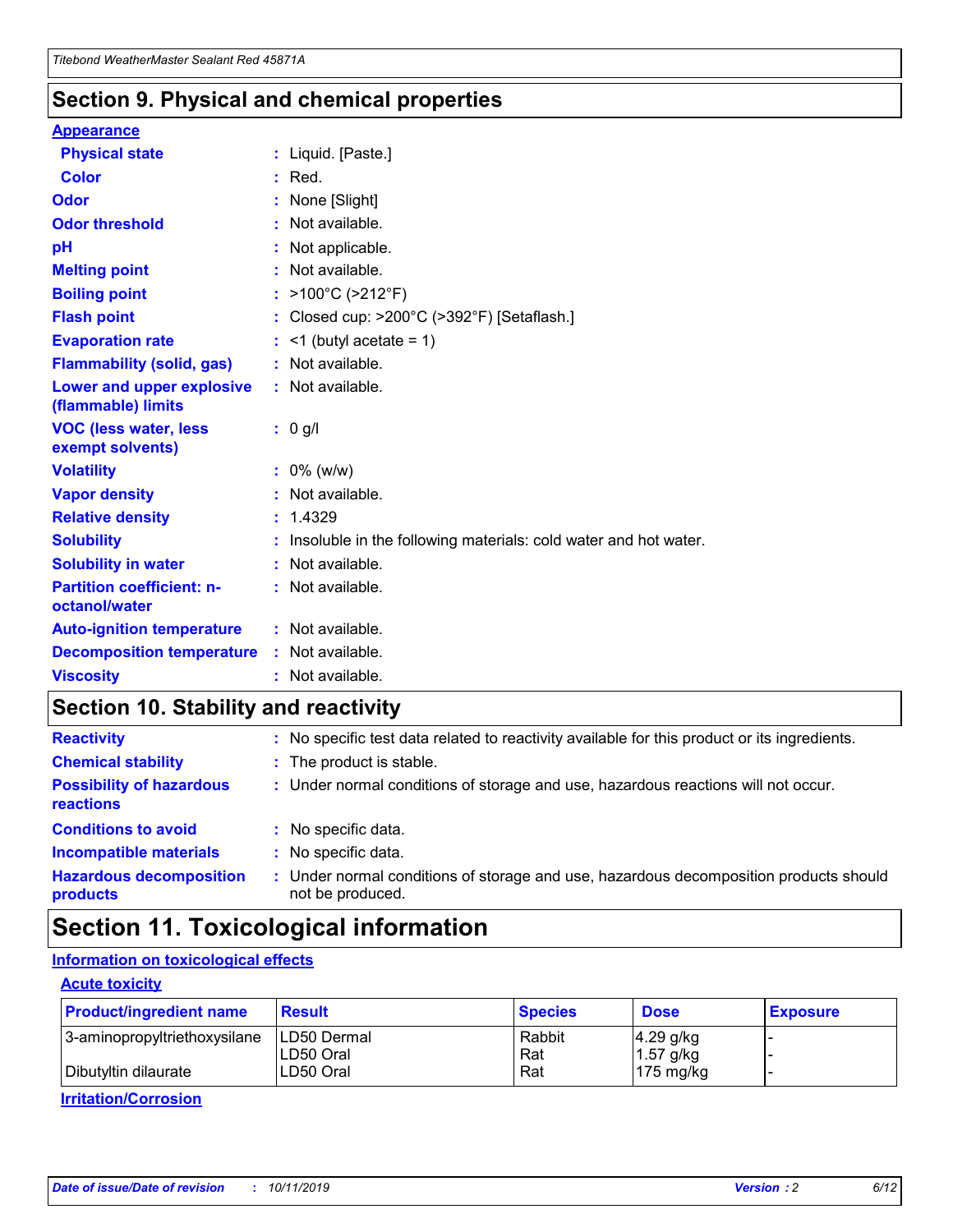## **Section 11. Toxicological information**

| <b>Product/ingredient name</b> | <b>Result</b>            | <b>Species</b> | <b>Score</b> | <b>Exposure</b>           | <b>Observation</b> |
|--------------------------------|--------------------------|----------------|--------------|---------------------------|--------------------|
| 3-aminopropyltriethoxysilane   | Eyes - Mild irritant     | Rabbit         |              | $100$ mg                  |                    |
|                                | Eyes - Severe irritant   | Rabbit         |              | 24 hours 750              |                    |
|                                |                          |                |              | ug                        |                    |
|                                | Skin - Severe irritant   | Rabbit         |              | 24 hours 5                | -                  |
| Dibutyltin dilaurate           | Eyes - Moderate irritant | Rabbit         |              | mq<br><b>24 hours 100</b> |                    |
|                                |                          |                |              | mg                        |                    |
|                                | Skin - Severe irritant   | Rabbit         |              | 500 mg                    |                    |

### **Sensitization**

Not available.

### **Mutagenicity**

Not available.

#### **Carcinogenicity**

Not available.

#### **Reproductive toxicity**

Not available.

#### **Teratogenicity**

Not available.

### **Specific target organ toxicity (single exposure)**

Not available.

#### **Specific target organ toxicity (repeated exposure)**

| <b>Name</b>                                                                  |                                                                            | <b>Category</b>                                     | <b>Route of</b><br>exposure | <b>Target organs</b> |
|------------------------------------------------------------------------------|----------------------------------------------------------------------------|-----------------------------------------------------|-----------------------------|----------------------|
| Dibutyltin dilaurate                                                         |                                                                            | Category 1                                          | -                           | respiratory system   |
| <b>Aspiration hazard</b><br>Not available.                                   |                                                                            |                                                     |                             |                      |
| <b>Information on the likely</b><br>routes of exposure                       | : Not available.                                                           |                                                     |                             |                      |
| <b>Potential acute health effects</b>                                        |                                                                            |                                                     |                             |                      |
| <b>Eye contact</b>                                                           | : May cause eye irritation.                                                |                                                     |                             |                      |
| <b>Inhalation</b>                                                            |                                                                            | : No known significant effects or critical hazards. |                             |                      |
| <b>Skin contact</b>                                                          | : May cause skin irritation.                                               |                                                     |                             |                      |
| <b>Ingestion</b>                                                             |                                                                            | : No known significant effects or critical hazards. |                             |                      |
| Symptoms related to the physical, chemical and toxicological characteristics |                                                                            |                                                     |                             |                      |
| <b>Eye contact</b>                                                           | irritation<br>watering<br>redness                                          | : Adverse symptoms may include the following:       |                             |                      |
| <b>Inhalation</b>                                                            | reduced fetal weight<br>increase in fetal deaths<br>skeletal malformations | : Adverse symptoms may include the following:       |                             |                      |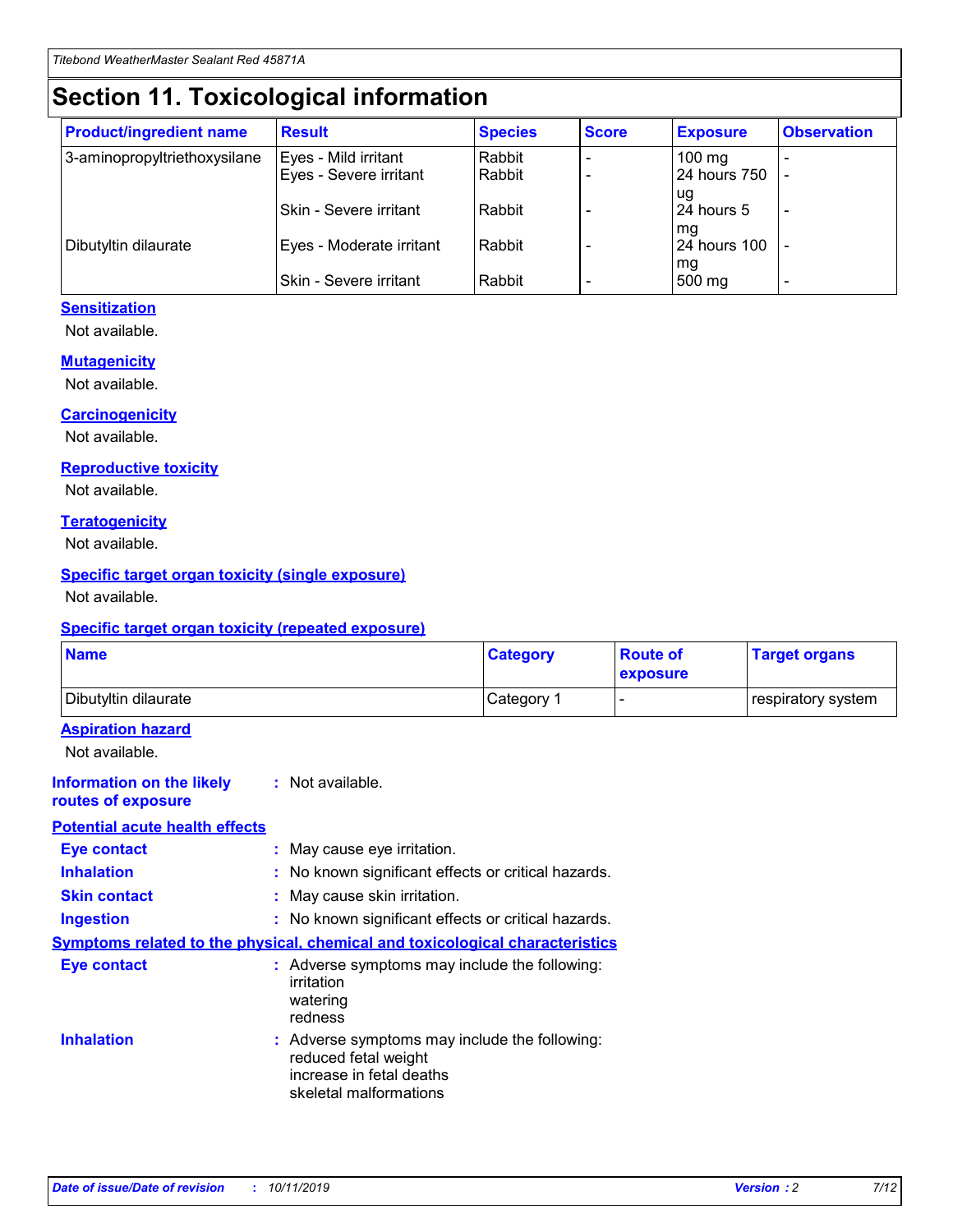## **Section 11. Toxicological information**

| <b>Skin contact</b>                     | : Adverse symptoms may include the following:<br>irritation<br>redness<br>reduced fetal weight<br>increase in fetal deaths<br>skeletal malformations |
|-----------------------------------------|------------------------------------------------------------------------------------------------------------------------------------------------------|
| <b>Ingestion</b>                        | : Adverse symptoms may include the following:<br>reduced fetal weight<br>increase in fetal deaths<br>skeletal malformations                          |
|                                         | Delayed and immediate effects and also chronic effects from short and long term exposure                                                             |
| <b>Short term exposure</b>              |                                                                                                                                                      |
| <b>Potential immediate</b><br>effects   | : Not available.                                                                                                                                     |
| <b>Potential delayed effects</b>        | : Not available.                                                                                                                                     |
| <b>Long term exposure</b>               |                                                                                                                                                      |
| <b>Potential immediate</b><br>effects   | : Not available.                                                                                                                                     |
| <b>Potential delayed effects</b>        | : Not available.                                                                                                                                     |
| <b>Potential chronic health effects</b> |                                                                                                                                                      |
| Not available.                          |                                                                                                                                                      |
| <b>General</b>                          | : Once sensitized, a severe allergic reaction may occur when subsequently exposed to<br>very low levels.                                             |
| <b>Carcinogenicity</b>                  | : No known significant effects or critical hazards.                                                                                                  |
| <b>Mutagenicity</b>                     | No known significant effects or critical hazards.                                                                                                    |
| <b>Teratogenicity</b>                   | May damage the unborn child.                                                                                                                         |
| <b>Developmental effects</b>            | No known significant effects or critical hazards.                                                                                                    |
| <b>Fertility effects</b>                | : May damage fertility.                                                                                                                              |
| <b>Numerical measures of toxicity</b>   |                                                                                                                                                      |
| <b>Acute toxicity estimates</b>         |                                                                                                                                                      |
|                                         |                                                                                                                                                      |

Not available.

## **Section 12. Ecological information**

### **Toxicity**

| <b>Product/ingredient name</b> | <b>Result</b>                     | <b>Species</b>                       | <b>Exposure</b> |
|--------------------------------|-----------------------------------|--------------------------------------|-----------------|
| Dibutyltin dilaurate           | Chronic EC10 > 2 mg/l Fresh water | Algae - Scenedesmus<br>I subspicatus | l 96 hours      |

### **Persistence and degradability**

| <b>Product/ingredient name</b> | <b>Test</b>                                                                    | <b>Result</b>  |  | <b>Dose</b>       | <b>Inoculum</b>         |
|--------------------------------|--------------------------------------------------------------------------------|----------------|--|-------------------|-------------------------|
| Dibutyltin dilaurate           | OECD 301F<br>Ready<br>Biodegradability -<br>Manometric<br>Respirometry<br>Test | 23 % - 28 days |  |                   |                         |
| <b>Product/ingredient name</b> | <b>Aquatic half-life</b>                                                       |                |  | <b>Photolysis</b> | <b>Biodegradability</b> |
| Dibutyltin dilaurate           |                                                                                |                |  |                   | Inherent                |

### **Bioaccumulative potential**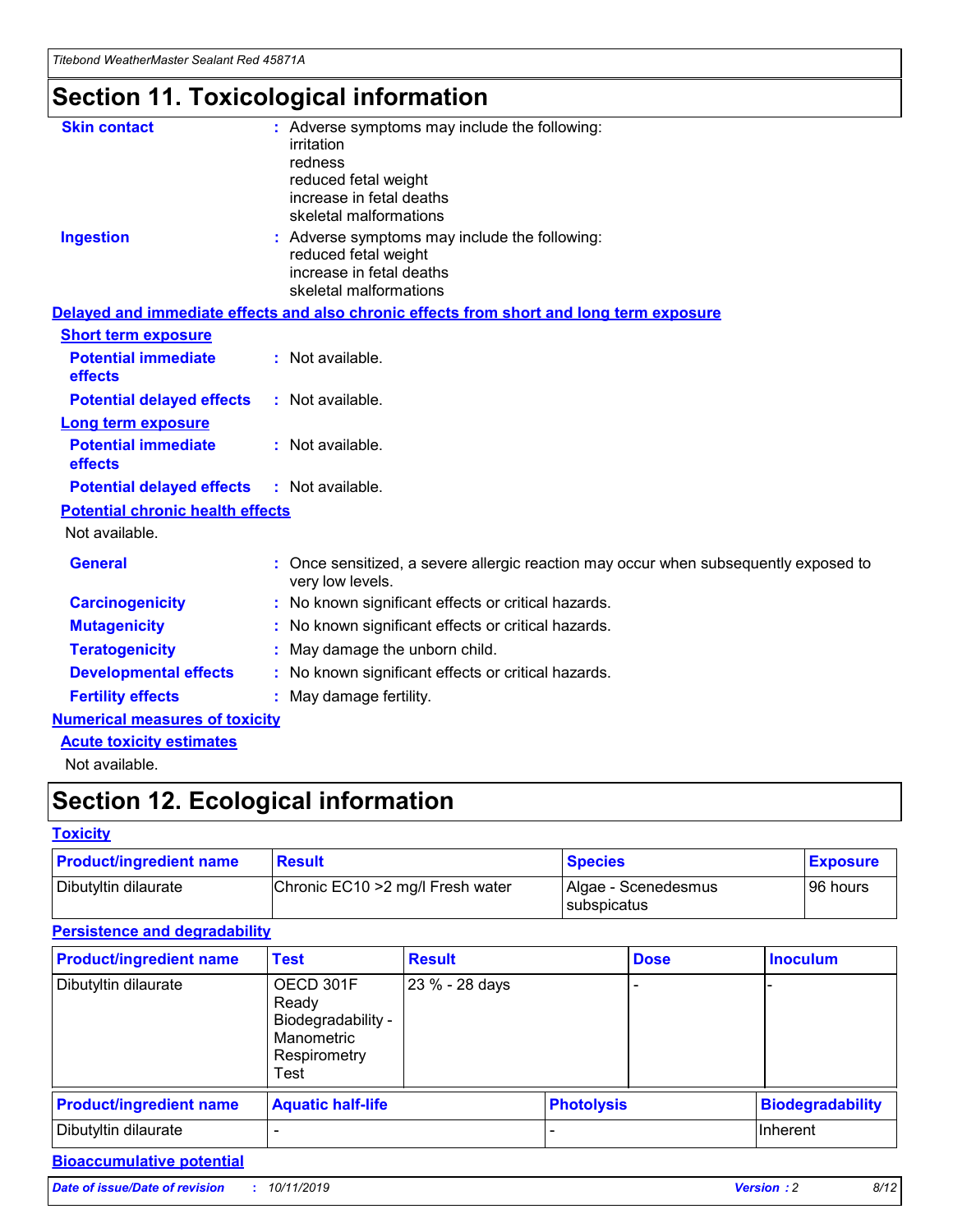## **Section 12. Ecological information**

| <b>Product/ingredient name</b> | $LoaPow$ | <b>BCF</b> | <b>Potential</b> |
|--------------------------------|----------|------------|------------------|
| 3-aminopropyltriethoxysilane   | 1.7      | 3.4        | low              |
| Dibutyltin dilaurate           | 4.44     | 2.91       | low              |

### **Mobility in soil**

| <i></i>                                                       |                                                     |
|---------------------------------------------------------------|-----------------------------------------------------|
| <b>Soil/water partition</b><br>coefficient (K <sub>oc</sub> ) | : Not available.                                    |
| <b>Other adverse effects</b>                                  | : No known significant effects or critical hazards. |

### **Section 13. Disposal considerations**

**Disposal methods :**

The generation of waste should be avoided or minimized wherever possible. Disposal of this product, solutions and any by-products should at all times comply with the requirements of environmental protection and waste disposal legislation and any regional local authority requirements. Dispose of surplus and non-recyclable products via a licensed waste disposal contractor. Waste should not be disposed of untreated to the sewer unless fully compliant with the requirements of all authorities with jurisdiction. Waste packaging should be recycled. Incineration or landfill should only be considered when recycling is not feasible. This material and its container must be disposed of in a safe way. Care should be taken when handling emptied containers that have not been cleaned or rinsed out. Empty containers or liners may retain some product residues. Avoid dispersal of spilled material and runoff and contact with soil, waterways, drains and sewers.

## **Section 14. Transport information**

|                                      | <b>DOT</b><br><b>Classification</b> | <b>TDG</b><br><b>Classification</b> | <b>Mexico</b><br><b>Classification</b> | <b>ADR/RID</b>           | <b>IMDG</b>              | <b>IATA</b>              |
|--------------------------------------|-------------------------------------|-------------------------------------|----------------------------------------|--------------------------|--------------------------|--------------------------|
| <b>UN number</b>                     | Not regulated.                      | Not regulated.                      | Not regulated.                         | Not regulated.           | Not regulated.           | Not regulated.           |
| <b>UN proper</b><br>shipping name    | $\qquad \qquad \blacksquare$        |                                     |                                        |                          |                          |                          |
| <b>Transport</b><br>hazard class(es) | $\blacksquare$                      | $\blacksquare$                      | $\blacksquare$                         | $\overline{\phantom{a}}$ | $\blacksquare$           | $\blacksquare$           |
| <b>Packing group</b>                 | $\overline{\phantom{a}}$            | $\overline{\phantom{0}}$            | $\qquad \qquad \blacksquare$           | -                        | $\overline{\phantom{0}}$ | $\overline{\phantom{a}}$ |
| <b>Environmental</b><br>hazards      | No.                                 | No.                                 | No.                                    | No.                      | No.                      | No.                      |

## **Section 15. Regulatory information**

### **U.S. Federal regulations**

### **SARA 302/304**

### **Composition/information on ingredients**

No products were found.

**SARA 304 RQ :** Not applicable.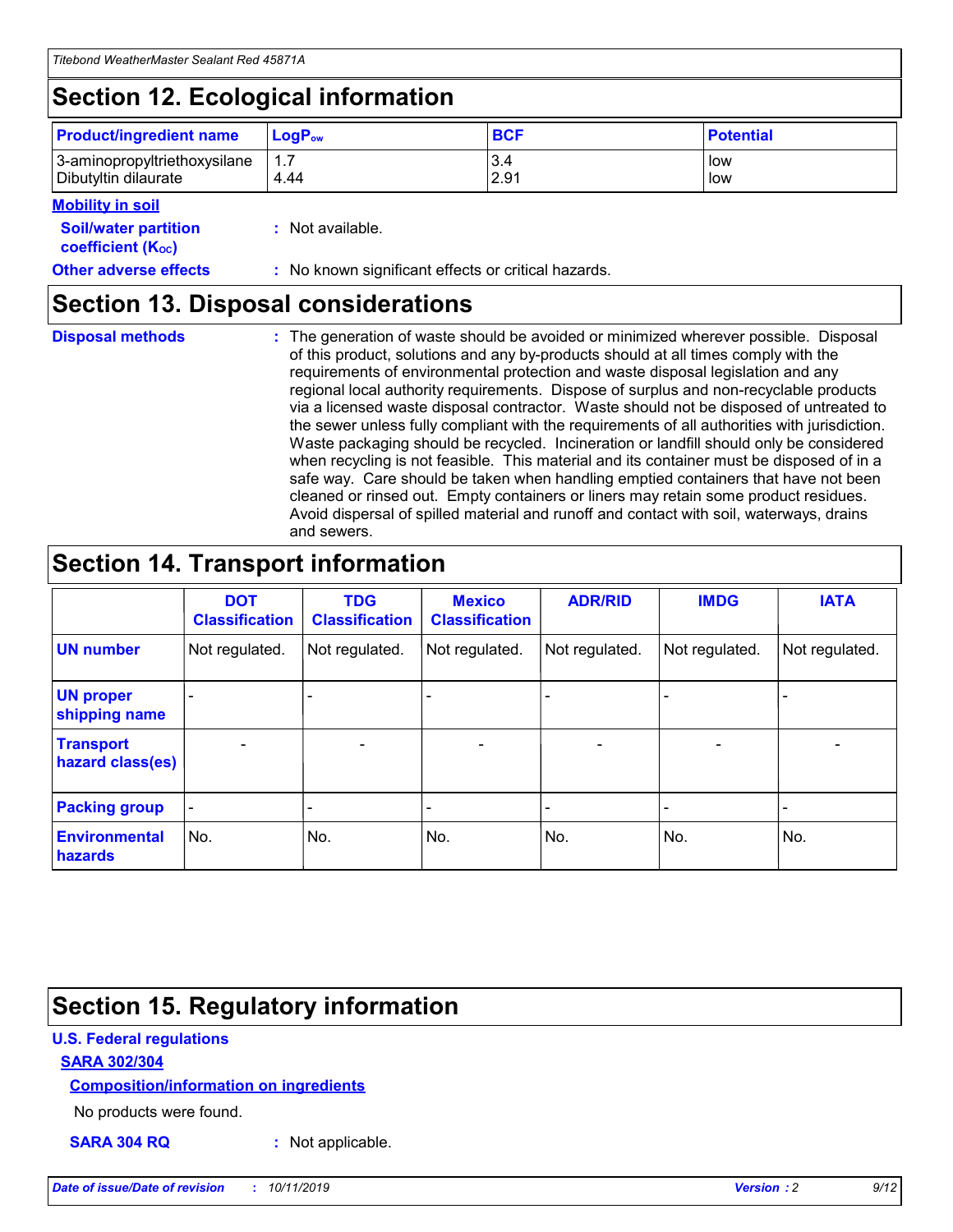## **Section 15. Regulatory information**

### **SARA 311/312**

**Classification :** EYE IRRITATION - Category 2B SKIN SENSITIZATION - Category 1 TOXIC TO REPRODUCTION (Fertility) - Category 1B TOXIC TO REPRODUCTION (Unborn child) - Category 1B

### **Composition/information on ingredients**

| <b>Name</b>                  | $\frac{9}{6}$ | <b>Classification</b>                                                                                            |
|------------------------------|---------------|------------------------------------------------------------------------------------------------------------------|
| 3-aminopropyltriethoxysilane | $\leq$ 3      | <b>FLAMMABLE LIQUIDS - Category 4</b><br><b>ACUTE TOXICITY (oral) - Category 4</b>                               |
|                              |               | SKIN IRRITATION - Category 2<br>EYE IRRITATION - Category 2A                                                     |
| Dibutyltin dilaurate         | ≤0.3          | ACUTE TOXICITY (oral) - Category 3<br>SKIN CORROSION - Category 1C                                               |
|                              |               | SERIOUS EYE DAMAGE - Category 1<br>SKIN SENSITIZATION - Category 1<br><b>GERM CELL MUTAGENICITY - Category 2</b> |
|                              |               | TOXIC TO REPRODUCTION (Fertility) - Category 1B<br>TOXIC TO REPRODUCTION (Unborn child) - Category 1B            |
|                              |               | SPECIFIC TARGET ORGAN TOXICITY (REPEATED<br>EXPOSURE) (respiratory system) - Category 1                          |

### **State regulations**

| <b>Massachusetts</b> | : None of the components are listed. |
|----------------------|--------------------------------------|
| <b>New York</b>      | : None of the components are listed. |
| <b>New Jersey</b>    | : None of the components are listed. |
| <b>Pennsylvania</b>  | : None of the components are listed. |

### **California Prop. 65**

**A** WARNING: This product can expose you to methanol, which is known to the State of California to cause birth defects or other reproductive harm. For more information go to www.P65Warnings.ca.gov.

| <b>Ingredient name</b> | No significant risk Maximum<br>level | acceptable dosage<br>level |
|------------------------|--------------------------------------|----------------------------|
| methanol               |                                      | Yes.                       |

### **International regulations**

**Chemical Weapon Convention List Schedules I, II & III Chemicals** Not listed.

### **Montreal Protocol**

Not listed.

**Stockholm Convention on Persistent Organic Pollutants**

Not listed.

### **UNECE Aarhus Protocol on POPs and Heavy Metals**

Not listed.

### **Inventory list**

### **China :** All components are listed or exempted.

**United States TSCA 8(b) inventory :** All components are active or exempted.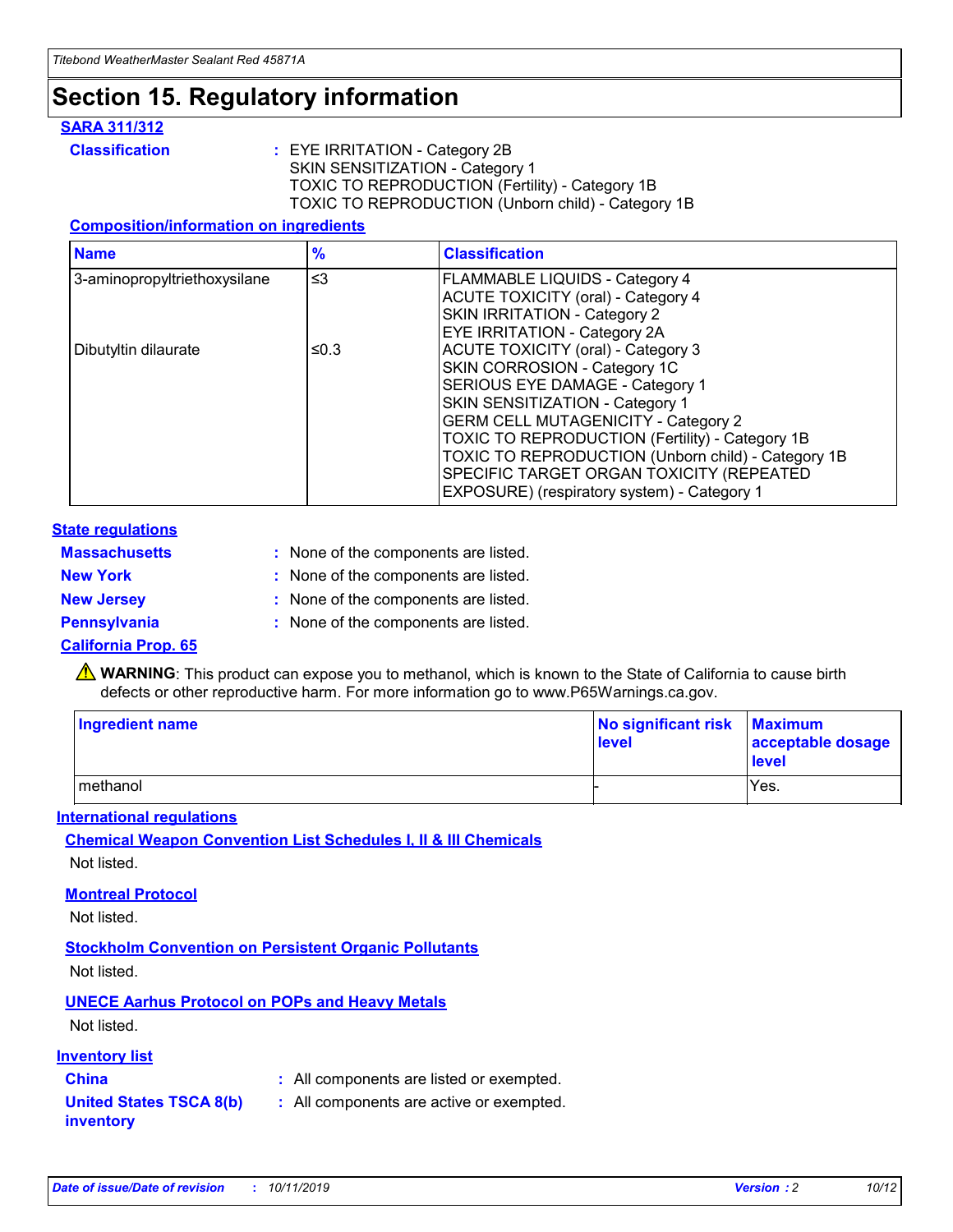## **Section 16. Other information**

**Hazardous Material Information System (U.S.A.)**



**Caution: HMIS® ratings are based on a 0-4 rating scale, with 0 representing minimal hazards or risks, and 4 representing significant hazards or risks. Although HMIS® ratings and the associated label are not required on SDSs or products leaving a facility under 29 CFR 1910.1200, the preparer may choose to provide them. HMIS® ratings are to be used with a fully implemented HMIS® program. HMIS® is a registered trademark and service mark of the American Coatings Association, Inc.**

**The customer is responsible for determining the PPE code for this material. For more information on HMIS® Personal Protective Equipment (PPE) codes, consult the HMIS® Implementation Manual.**

### **National Fire Protection Association (U.S.A.)**



**Reprinted with permission from NFPA 704-2001, Identification of the Hazards of Materials for Emergency Response Copyright ©1997, National Fire Protection Association, Quincy, MA 02269. This reprinted material is not the complete and official position of the National Fire Protection Association, on the referenced subject which is represented only by the standard in its entirety.**

**Copyright ©2001, National Fire Protection Association, Quincy, MA 02269. This warning system is intended to be interpreted and applied only by properly trained individuals to identify fire, health and reactivity hazards of chemicals. The user is referred to certain limited number of chemicals with recommended classifications in NFPA 49 and NFPA 325, which would be used as a guideline only. Whether the chemicals are classified by NFPA or not, anyone using the 704 systems to classify chemicals does so at their own risk.**

**Procedure used to derive the classification**

| <b>Classification</b>                                                                                                                                                    |                                                                                                                                                  | <b>Justification</b>                                                                                                                                                                                                                                                                                                                                                                                                 |  |
|--------------------------------------------------------------------------------------------------------------------------------------------------------------------------|--------------------------------------------------------------------------------------------------------------------------------------------------|----------------------------------------------------------------------------------------------------------------------------------------------------------------------------------------------------------------------------------------------------------------------------------------------------------------------------------------------------------------------------------------------------------------------|--|
| EYE IRRITATION - Category 2B<br>SKIN SENSITIZATION - Category 1<br>TOXIC TO REPRODUCTION (Fertility) - Category 1B<br>TOXIC TO REPRODUCTION (Unborn child) - Category 1B |                                                                                                                                                  | Expert judgment<br>Expert judgment<br>Expert judgment<br>Expert judgment                                                                                                                                                                                                                                                                                                                                             |  |
| <b>History</b>                                                                                                                                                           |                                                                                                                                                  |                                                                                                                                                                                                                                                                                                                                                                                                                      |  |
| Date of printing                                                                                                                                                         | : 4/22/2022                                                                                                                                      |                                                                                                                                                                                                                                                                                                                                                                                                                      |  |
| Date of issue/Date of<br>revision                                                                                                                                        | : 10/11/2019                                                                                                                                     |                                                                                                                                                                                                                                                                                                                                                                                                                      |  |
| Date of previous issue                                                                                                                                                   | : 10/16/2020                                                                                                                                     |                                                                                                                                                                                                                                                                                                                                                                                                                      |  |
| <b>Version</b>                                                                                                                                                           | $\therefore$ 2                                                                                                                                   |                                                                                                                                                                                                                                                                                                                                                                                                                      |  |
| <b>Key to abbreviations</b>                                                                                                                                              | $\therefore$ ATE = Acute Toxicity Estimate<br><b>BCF</b> = Bioconcentration Factor<br>IBC = Intermediate Bulk Container<br>$UN = United Nations$ | GHS = Globally Harmonized System of Classification and Labelling of Chemicals<br>IATA = International Air Transport Association<br><b>IMDG = International Maritime Dangerous Goods</b><br>LogPow = logarithm of the octanol/water partition coefficient<br>MARPOL = International Convention for the Prevention of Pollution From Ships, 1973<br>as modified by the Protocol of 1978. ("Marpol" = marine pollution) |  |